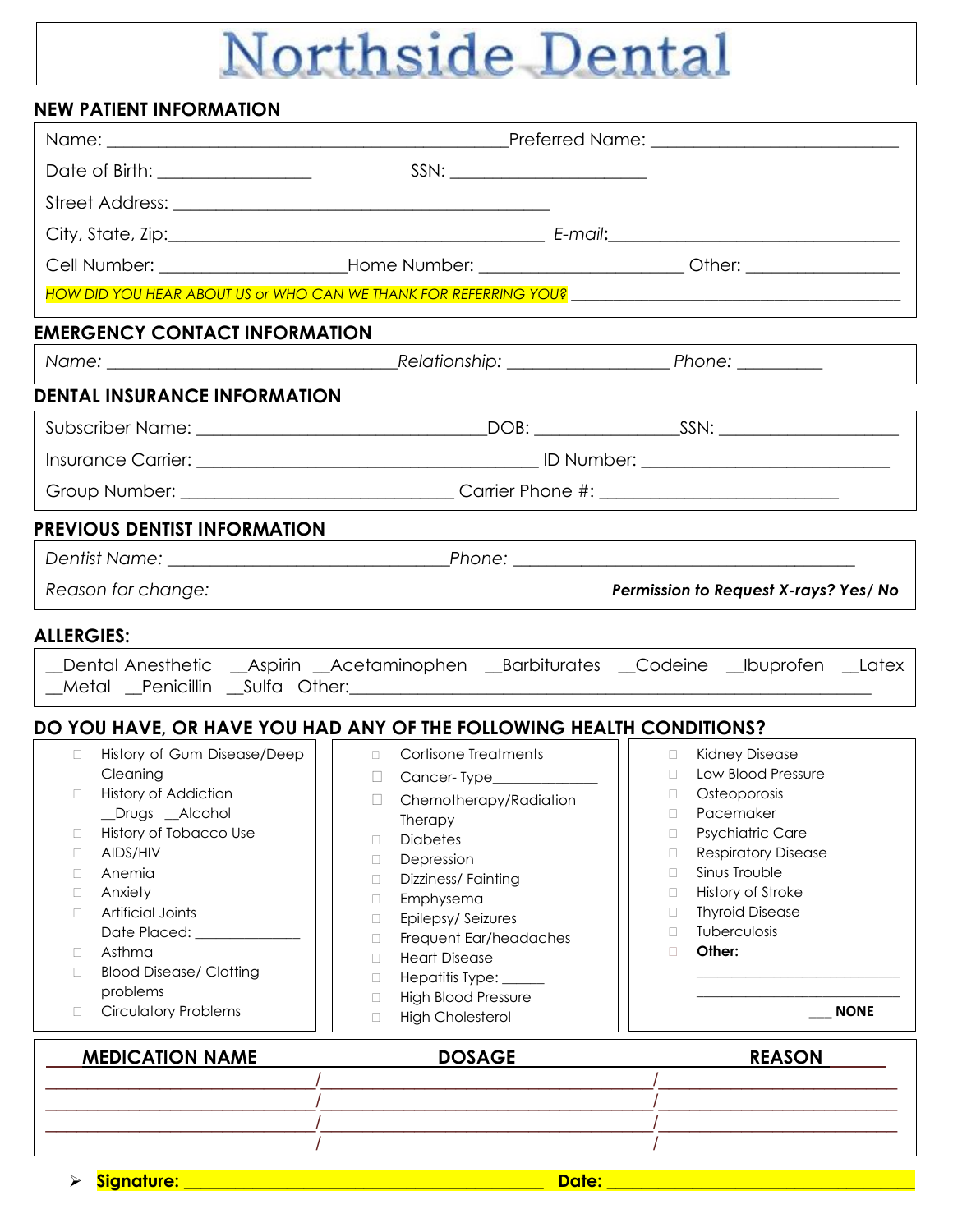### **FINANCIAL GUIDELINES**

- **PAYMENT METHODS:** We gladly accept *all* major credit cards, cash and various financing options with CareCredit® and LendingPoint®
- **WE ARE A FEE FOR SERVICE** This means you are responsible for all payments to Northside Dental at the time of service.
- **INSURANCE:** If you have insurance, it is your responsibility to know your insurance plan details and no estimate is a guarantee for payment. We will obtain your benefits to keep on file and we will do everything it takes to maximize your reimbursement by filing claims for you. Please understand, you are responsible for all charges for services provided to you.

## **APPOINTMENT GUIDELINES**

- We politely ask for **2-business days** for any changes or cancellations, so that we may give that reserved time to another patient in need.
- There is a *\$50 per hour no show fee for ALL appointments,* if canceled less than 2 business days in advance.
- If you will be more than *15 minutes late* or if you come to your appointment and decide you need to leave, there will be a \$25 fee paid at that time.
- I understand that my account balance, if left unpaid, will be referred to a collection agency. I also understand that if treatment or care is suspended at any time by me the patient, all fees for professional services rendered will be due immediately.
- To reserve your dental appointment, it is the responsibility of the patient to confirm his/her appointment before the next scheduled date. Unless otherwise noted, we will reserve the right to cancel your appointment due to non-confirmation. This is to ensure that patients in need will get the continuity of care they deserve. You may confirm the appointment at the time it is scheduled.

**Authorization:** I consent to the diagnostic procedures and dental treatment performed by my dentist, and to the release of information concerning my health care, advice, and treatment to another dentist, or for evaluating and administering any claims for insurance benefits **Electronic Communications**: I consent to receiving HIPAA compliant electronic communications, understand that there is no obligation to receive these electronic communications. Message/data rates may apply, and I may opt-out of receiving electronic communications at any time.

**Signature: \_\_\_\_\_\_\_\_\_\_\_\_\_\_\_\_\_\_\_\_\_\_\_\_\_\_\_\_\_\_\_\_\_\_\_\_\_\_\_\_\_\_ Date: \_\_\_\_\_\_\_\_\_\_\_\_\_\_\_\_\_\_\_\_\_\_\_\_\_\_\_\_\_\_\_\_\_\_\_\_\_**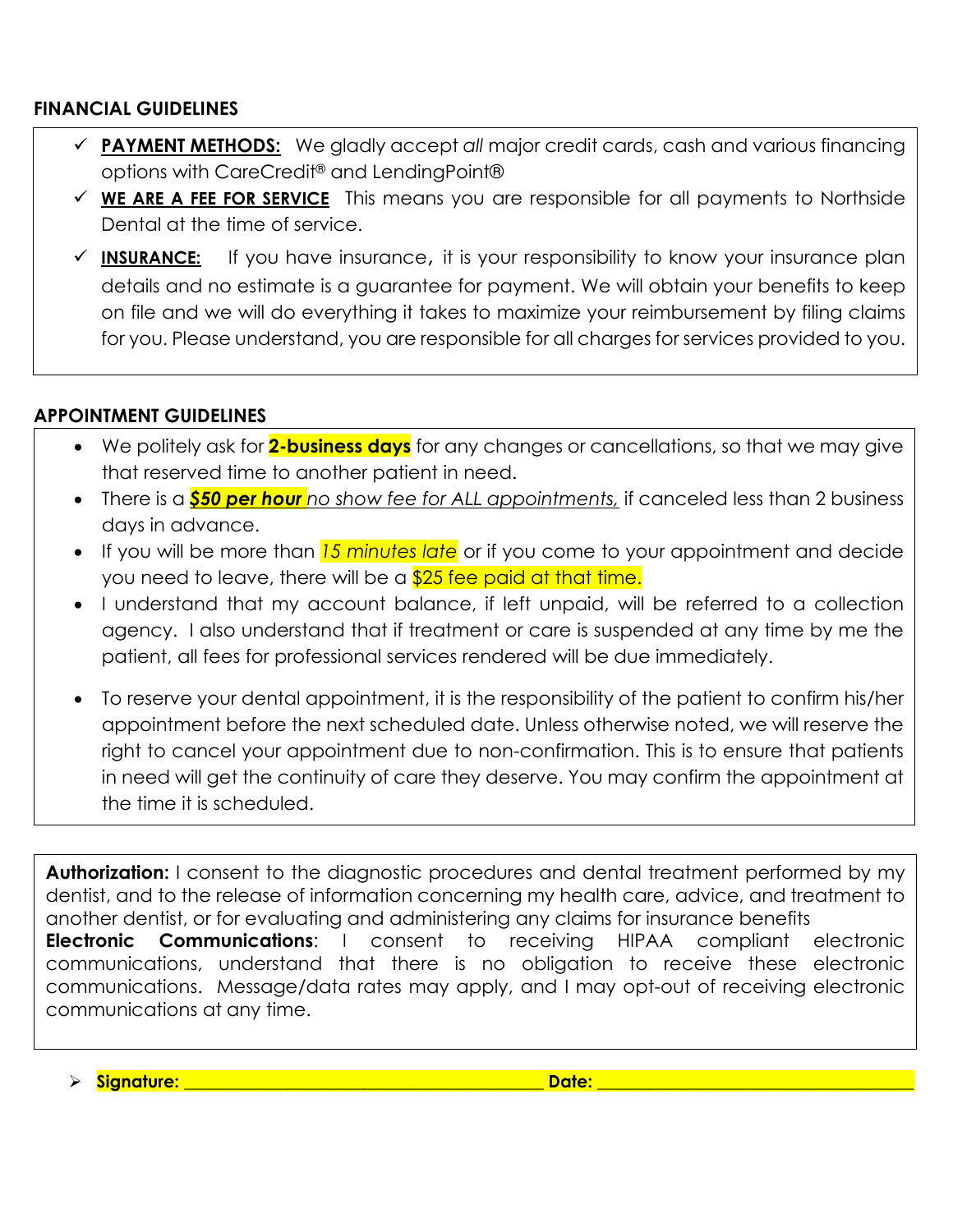#### **HIPPA CONSENT**

- **Purpose of Consent:** By signing this form, you will consent to our use and disclosure of your protected health information to carry out treatment, payment activities, and healthcare operations.
	- o Notice of Privacy Practices: You have the right to read the Notice of Privacy Practices before you decide whether to sign this Consent. Our Notice provides a description of our treatment, payment activities, and healthcare operations, of the uses and disclosures we may make of your protected health information, and of other important matters about your protected health information. A copy of our Notice accompanies this Consent. We encourage you to read it carefully and completely before signing this Consent.
	- o We reserve the right to change our privacy practices as described in our Notice of Privacy Practices. If we change our privacy practices, we will issue a revised Notice of Privacy Practices, which will contain the changes. Those changes may apply to any of your protected health information that we maintain.
	- o You may obtain a copy of our Notice of Privacy Practices, including any revisions of our Notice, at any time by reading the black binder provided to you in the reception area.
- **Right to Revoke:** You will have the right to revoke this consent at any time by giving us written notice of your revocation submitted to Doctor Brandon Cera. Please understand that revocation of this consent will not affect any action we took in reliance on this consent before we received your revocation.
- **Acknowledgment:** I have had full opportunity to read and consider the contents of this Consent form and the Notice of Privacy Practices. I understand that, by signing this Consent form, I am giving my consent to your use and disclosure of my protected health information to carry out treatment, payment activities, and heath care operations.
- **Signature: \_\_\_\_\_\_\_\_\_\_\_\_\_\_\_\_\_\_\_\_\_\_\_\_\_\_\_\_\_\_\_\_\_\_\_\_\_\_\_ Date: \_\_\_\_\_\_\_\_\_\_\_\_\_\_\_\_\_\_\_\_\_\_\_\_\_\_\_\_\_\_\_\_\_**

**\*\* Please allow the people listed below to have access to my records, including but not limited to, treatment plans, payments, appointment times and insurance questions\*\***

| . .<br>× |  |
|----------|--|
|----------|--|

**Name: \_\_\_\_\_\_\_\_\_\_\_\_\_\_\_\_\_\_\_\_\_\_\_\_\_\_\_\_\_ Name: \_\_\_\_\_\_\_\_\_\_\_\_\_\_\_\_\_\_\_\_\_\_\_\_\_\_\_\_\_ Name: \_\_\_\_\_\_\_\_\_\_\_\_\_\_\_\_\_\_\_\_\_\_\_\_\_\_\_\_\_**

#### **RECORDS RELEASE**  $\overline{a}$

**PLEASE READ AND SIGN: I hereby authorize Dr. Cera to obtain/ release any information concerning my health or dental care, advice, treatment, supplies provided/used x-rays, chart notes and other information that will aide in the taking car e of myself. This is information will only be used in proving dental care, dental claims and/or discussing treatment options with other dental professionals.** 

| $\triangleright$ | <b>Print Name:</b> |        |
|------------------|--------------------|--------|
| ↘                | <b>signature:</b>  | Date:/ |

**Previous Dentist Name: \_\_\_\_\_\_\_\_\_\_\_\_\_\_\_\_\_\_\_\_\_\_\_\_\_\_\_\_\_\_\_\_\_\_\_\_\_\_ City/State: \_\_\_\_\_\_\_\_\_\_\_\_\_\_\_\_\_\_\_\_\_\_\_\_\_\_\_**

#### **PLEASE EMAIL X-RAYS TO:**

**<< [Info@NorthsideDentalSantaFe.com](mailto:Info@NorthsideDentalSantaFe.com) (.JPG format please) \_\_>>**